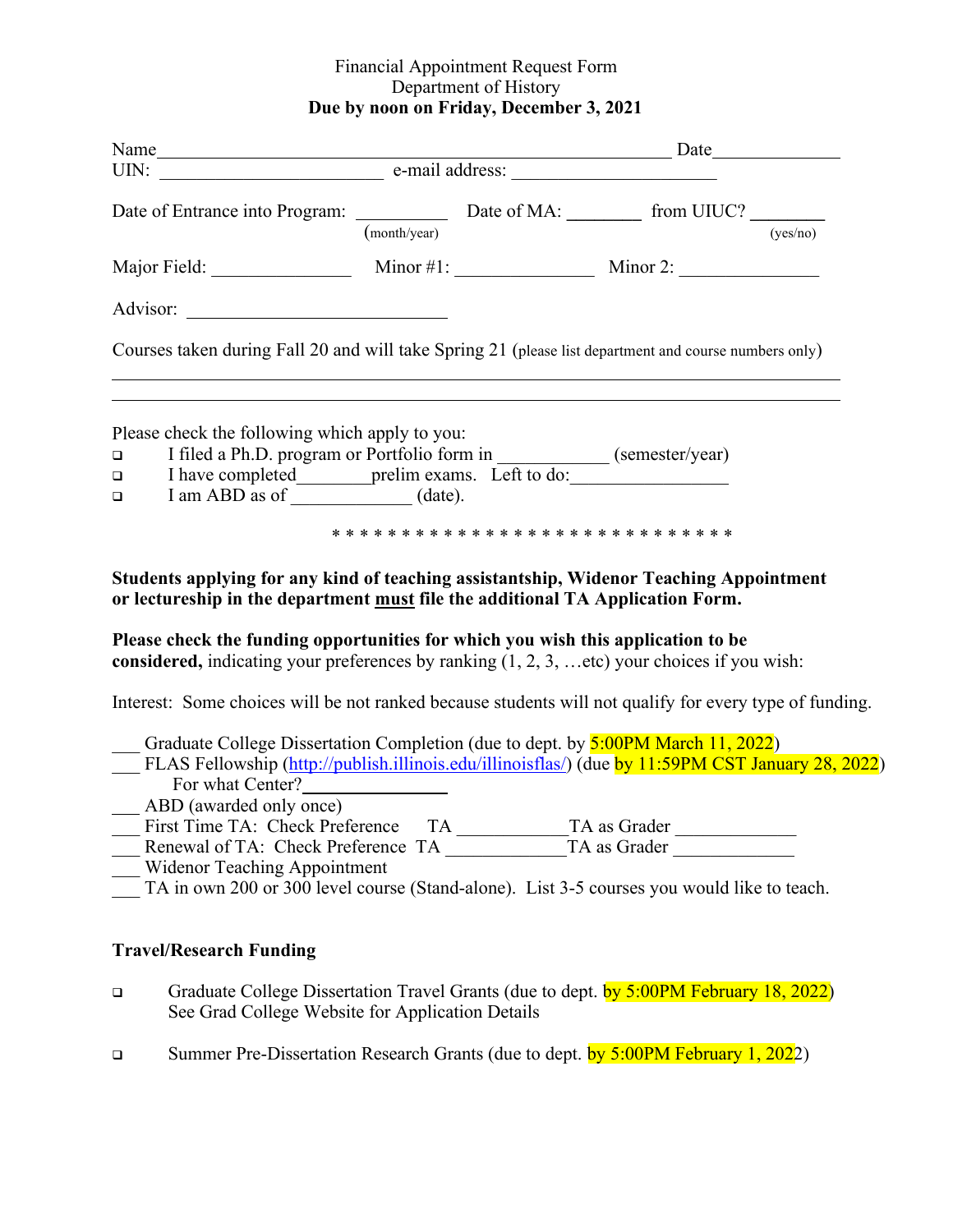# **Required Supporting Materials for ALL FINANCIAL APPOINTMENTS:**

- 1. **Funding Info Please attach the completed funding card form (also available on the History Web Page) to this application. Applications will not be accepted without a funding card.**
- **2. Self-evaluation (APR) highlighting progress over the past academic year sent to advisor, DGS, graduate secretary due by November 15th.** [https://history.illinois.edu/academics/graduate-studies/current-students/progressing](https://history.illinois.edu/academics/graduate-studies/current-students/progressing-through-program/annual-progress-reviews-apr)[through-program/annual-progress-reviews-apr](https://history.illinois.edu/academics/graduate-studies/current-students/progressing-through-program/annual-progress-reviews-apr)
- **3. Printout of Current Academic Record from UI Integrate. Applications not accepted without current record.**
- **4. Please attach a current CV.**
- **5. Letter from Academic Advisor stating academic progress.**
- **6. AND also supply the appropriate materials described below for specific appointments:**

# *For FLAS: Materials due in online portal January 28 by 11:59PM CST*

Requires contact information for three references, transcripts, and statements of purpose; see FLAS web page on requirements for specific details: [http://publish.illinois.edu/illinoisflas/application/.](http://publish.illinois.edu/illinoisflas/application/)

All materials must be submitted online by January 28, 2022 and letters by February 4, 2022.

# *For ABD Fellowship*:

**Two** recommendations addressing your progress during the current academic year (one of which should come from your advisor) Dissertation Proposal of no more than ten pages.

# *For Widenor Teaching Appointment:*

Copy of dissertation proposal Up-to-date letter from advisor regarding academic progress Letter from a professor who has been your TA supervisor Course Description and Provisional Syllabus ICES printouts and teaching record

#### *For Summer Pre-dissertation Research Grant: Materials due in dept. February 1 by 5:00PM*   $CV$

3 page research proposal with budget **One** recommendation letter from your advisor (letter from your financial aid packet is used).

#### *For Grad College Dissertation Completion Fellowship: Materials due in dept. March 11 by 5:00PM*

See the Grad College web page at [https://app.grad.illinois.edu/fellowship](https://app.grad.illinois.edu/fellowship-finder/index.cfm?action=main.fellowship&fid=2807)[finder/index.cfm?action=main.fellowship&fid=2807](https://app.grad.illinois.edu/fellowship-finder/index.cfm?action=main.fellowship&fid=2807) for application procedures.

Please note below other aid opportunities for which you have applied or intend to apply for during the next four months, on or off campus, including outside fellowships or TAships, or RA possibilities you have discussed with faculty (please provide names). This information will not jeopardize your application for financial aid. **In the event that you are awarded a RAship, TAship or outside fellowship and no longer need the departmental aid you have applied for in this form, please inform the DGS as soon as possible.**

\_\_